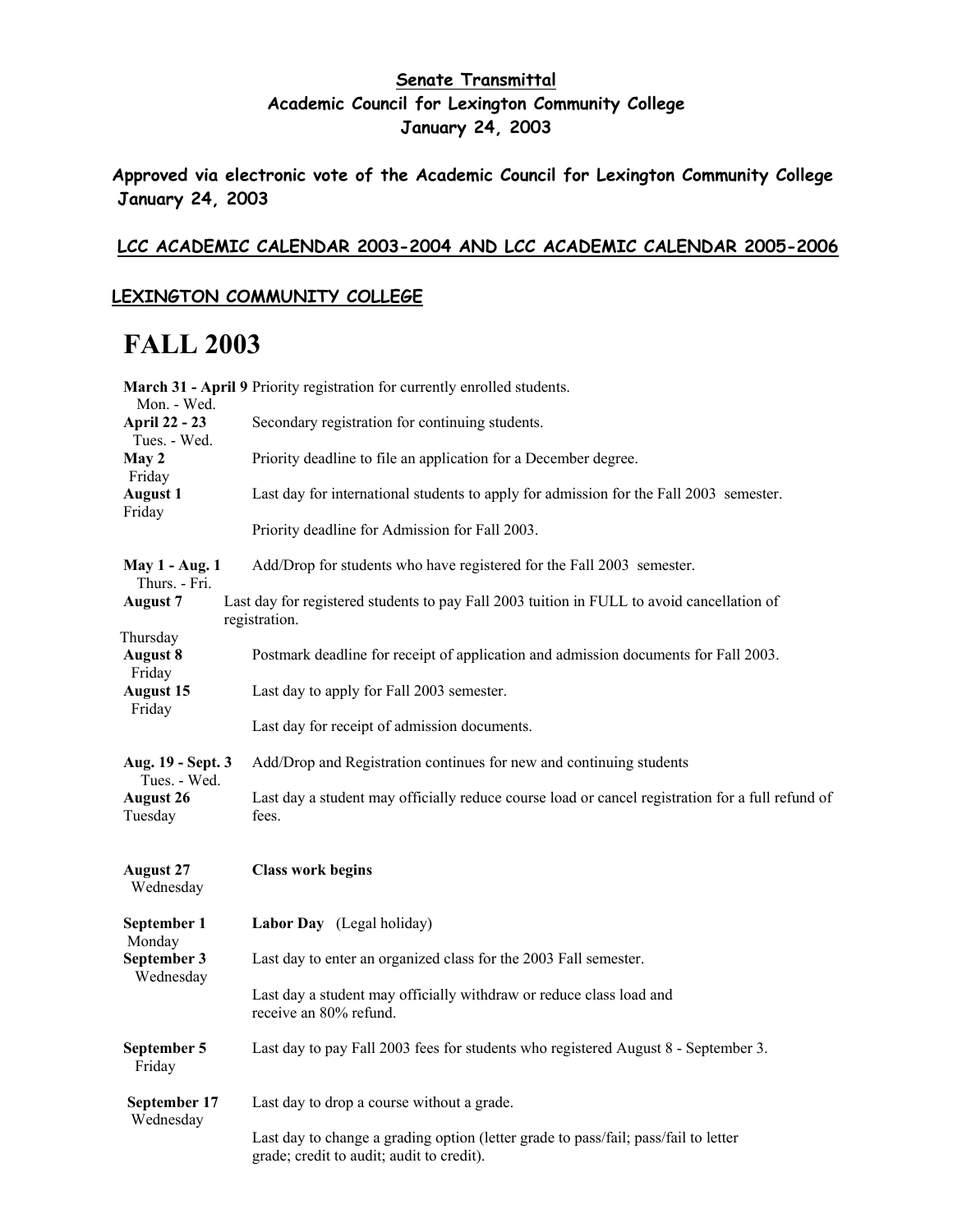| September 21<br>Friday,              | Last day to file an application for a December degree in the Records Office,<br>203 OB.                                                     |  |
|--------------------------------------|---------------------------------------------------------------------------------------------------------------------------------------------|--|
| September 24<br>Wednesday            | Last day a student may officially reduce course load and receive a 50% refund.                                                              |  |
| October 3<br>Friday                  | <b>Fall Break</b><br>(Academic holiday)                                                                                                     |  |
| October 24<br>Friday                 | Last day for students, at their discretion, to withdraw from a class (16-week semester) and receive a grade of W.                           |  |
| Nov. $3-12$<br>Mon. - Wed.           | Priority Registration for Spring 2004 semester for currently enrolled students.                                                             |  |
| Nov. 27 - 30<br>Thurs. - Sun.        | <b>Thanksgiving Holiday (Academic holidays)</b>                                                                                             |  |
| December 12<br>Friday                | End of class work and last day for a student<br>at the instructor's discretion, to officially withdraw from class and receive a grade of W. |  |
|                                      | Priority deadline to file an application for a May<br>degree.                                                                               |  |
| <b>December 13 - 19</b><br>Sat. Fri. | <b>Final Examinations</b>                                                                                                                   |  |
| December 19<br>Friday                | End of the Fall 2003 Semester.                                                                                                              |  |

*\* These dates are under review and subject to change*

*This calendar is based upon a standard 16 week semester. For appropriate withdrawal dates for a part-of-term class (class(es) which met for less than 16 weeks) students should consult their individual syllabus.*

### **FALL II 2003**

| September 19<br>Friday | Last day for international students to apply for admission for the Fall II term. |
|------------------------|----------------------------------------------------------------------------------|
| October 3              | <b>Fall Break</b>                                                                |
| Friday                 | (Academic holiday)                                                               |
|                        | Postmark deadline for applications and documents.                                |
| October 10             | Last day to apply for Fall II term;                                              |
| Friday                 |                                                                                  |
|                        | Last day for receipt of admissions documents.                                    |
|                        |                                                                                  |
|                        |                                                                                  |

**October 13 - 15** Registration for new and continuing students for Fall II term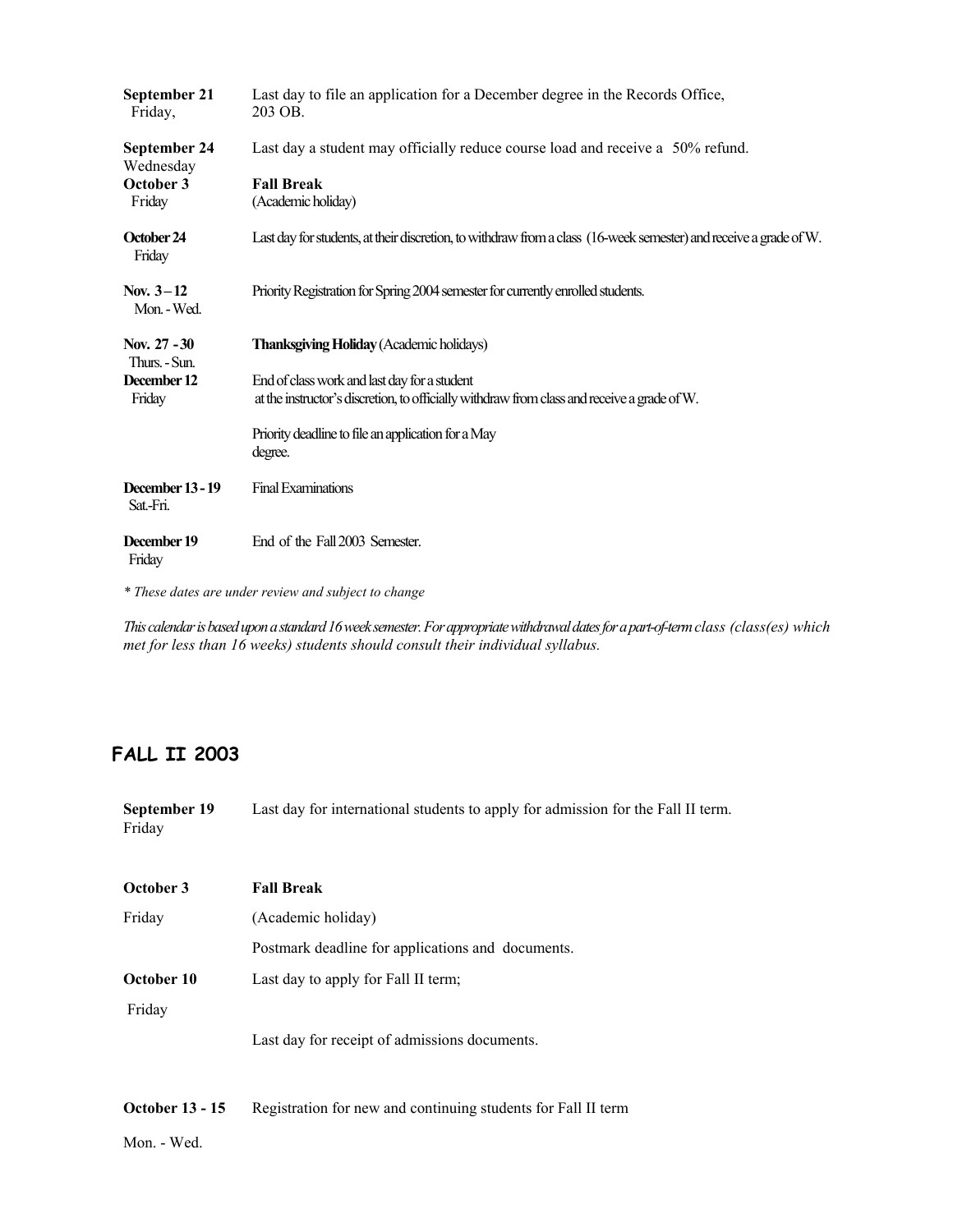| October 15             | Last day for students registered October 4 - 17 may pay fees in order to avoid cancellation of<br>registration                             |  |
|------------------------|--------------------------------------------------------------------------------------------------------------------------------------------|--|
| Wednesday              |                                                                                                                                            |  |
| October 20<br>Monday   | <b>Class work begins</b>                                                                                                                   |  |
|                        | Last day a student may officially reduce course load or cancel registration for a<br>100% refund of fees.                                  |  |
| <b>October 20 - 21</b> | Registration continues for Fall II                                                                                                         |  |
| Mon. - Tues.           |                                                                                                                                            |  |
| October 21             | Last day to add a class for the Fall II                                                                                                    |  |
| Tuesday                |                                                                                                                                            |  |
|                        | Last day a student may officially withdraw or reduce class load and receive an 80% refund.                                                 |  |
| October 23             | Last day to pay Fall II 2003 fees for students who registered after October 15.                                                            |  |
| Thursday               |                                                                                                                                            |  |
| November 3             | Last day to drop a course without a grade.                                                                                                 |  |
| Monday                 |                                                                                                                                            |  |
|                        | Last day a student may officially reduce course load and receive a 50% refund.                                                             |  |
|                        | Last day to change grading option (letter grade to pass/fail; pass/fail to letter grade;<br>audit to credit; credit to audit).             |  |
| November 17            | Last day for students, at their discretion, to officially withdraw from a class (8- week<br>semester) and receive a grade of W.            |  |
| Monday                 |                                                                                                                                            |  |
| Nov. 27 - 30           | <b>Thanksgiving Holiday</b>                                                                                                                |  |
| Thurs. - Sun.          | (Academic holidays)                                                                                                                        |  |
| December 12            | End of class work and last day for students, at the instructor's discretion, to officially<br>withdraw from class and receive a grade of W |  |
| Friday                 |                                                                                                                                            |  |
| Sat. - Fri.            | <b>December 13 - 19</b> Final Examinations                                                                                                 |  |
| December 19<br>Friday  | End of Fall II term                                                                                                                        |  |
|                        |                                                                                                                                            |  |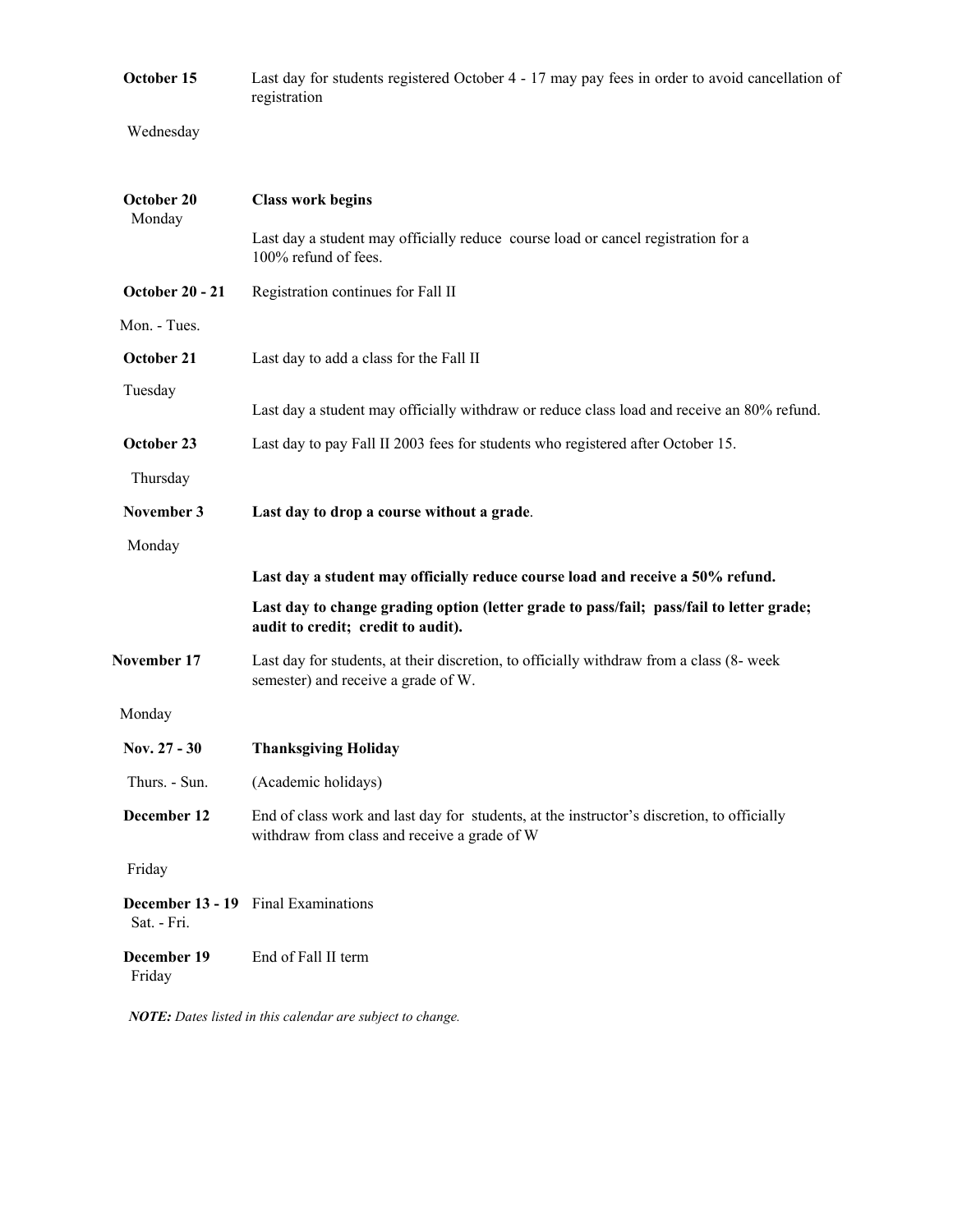### **SPRING 2004**

|                                | November $3 - 12$ Priority registration for currently enrolled students. No confirmation fee required                                 |  |
|--------------------------------|---------------------------------------------------------------------------------------------------------------------------------------|--|
| Mon. - Wed.                    |                                                                                                                                       |  |
|                                | November $25 - 26$ Secondary registration for continuing students.                                                                    |  |
| Tues. - Wed.                   |                                                                                                                                       |  |
| December 1                     | Last day for international students to apply for admission for the Spring 2004<br>Semester                                            |  |
| Monday                         |                                                                                                                                       |  |
|                                | Postmark deadline for receipt of application and admission documents for the Spring semester                                          |  |
| December 1                     | Priority deadline for Admission for Spring 2004 semester.                                                                             |  |
| Monday                         |                                                                                                                                       |  |
| December 5                     | Last day to apply for Spring 2004 Semester;                                                                                           |  |
| Friday                         |                                                                                                                                       |  |
|                                | Last day for receipt of admissions documents.                                                                                         |  |
| December 11                    | Postmark deadline for fees.                                                                                                           |  |
| Friday                         |                                                                                                                                       |  |
| Dec. $3 - 10$                  | Add/Drop for students who have registered for the Spring 2004 Semester.                                                               |  |
| Wed.-Wed.                      |                                                                                                                                       |  |
| December 18<br>Thursday        | Last day for students registered through Dec 18 to pay Spring 2004 tuition in<br>FULL in order to avoid cancellation of registration. |  |
| January 6 - 21                 | Add/Drop and Registration for new and continuing students                                                                             |  |
| Tues.-Tues.                    |                                                                                                                                       |  |
| <b>January 13</b><br>Tuesday   | Last day a student may officially reduce course load or cancel registration for a<br>full refund of fees.                             |  |
| <b>January 14</b><br>Wednesday | Class work begins.                                                                                                                    |  |
| <b>January 19</b><br>Monday    | <b>Martin Luther King, Jr. Day</b><br>(Legal holiday)                                                                                 |  |
| <b>January 21</b>              | Last day to enter an organized class for the Spring 2004 Semester.                                                                    |  |
| Wednesday                      |                                                                                                                                       |  |
|                                | Last day a student may officially withdraw or reduce class load and receive an 80% refund.                                            |  |
| <b>January 30</b>              | Last day to pay Spring 2004 fees for students who registered January 6 - 21.                                                          |  |
| Friday                         |                                                                                                                                       |  |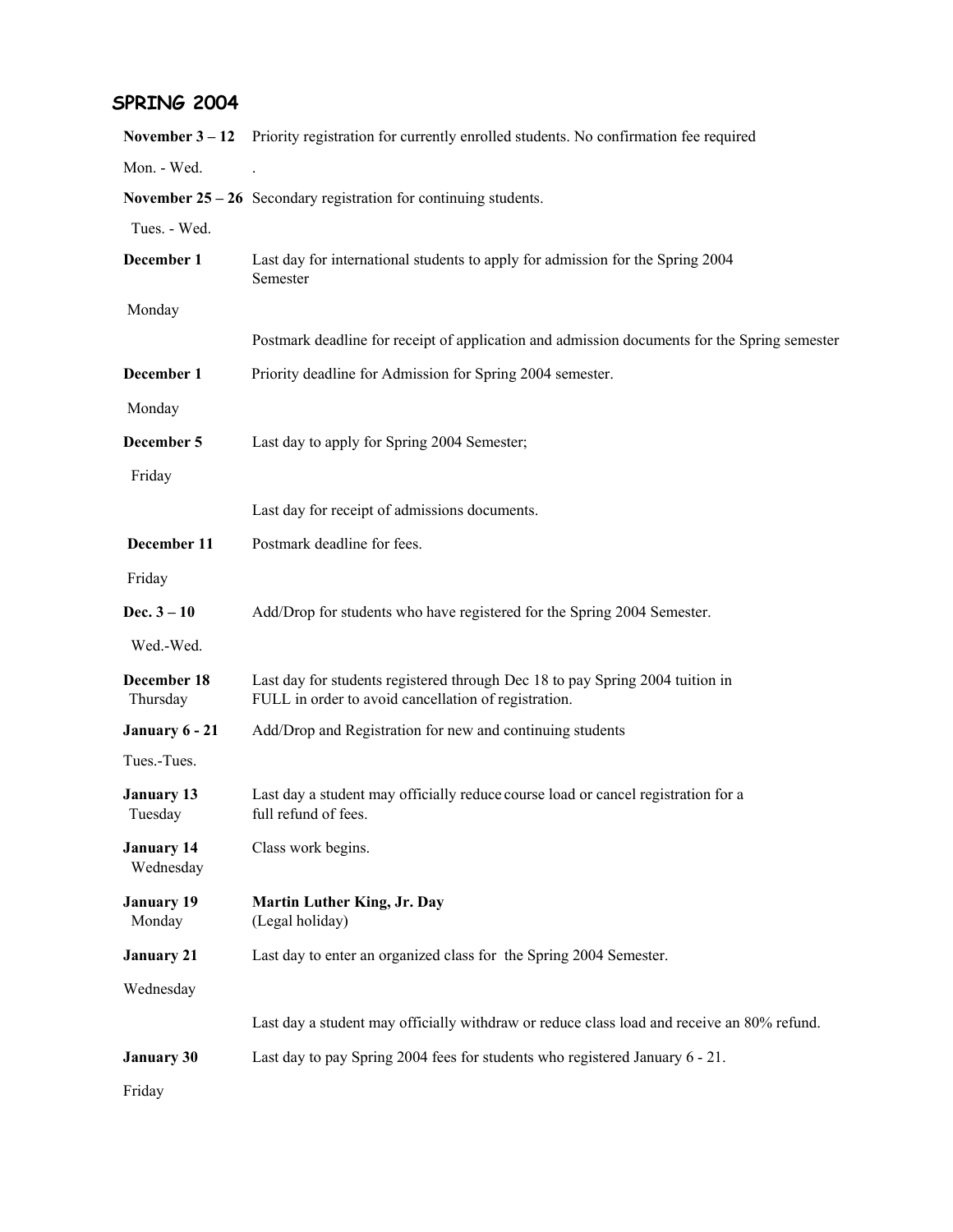| <b>February 4</b>             | Last day to drop a course without a grade.                                                                                                   |
|-------------------------------|----------------------------------------------------------------------------------------------------------------------------------------------|
| Wednesday                     |                                                                                                                                              |
|                               | Last day to change grading option (letter grade to pass/fail; pass/fail to letter grade;<br>credit to audit; audit to credit).               |
| <b>February 11</b>            | Last day a student may officially reduce course load and receive a 50% refund.                                                               |
| Wednesday                     |                                                                                                                                              |
| <b>February 13</b>            | Last day to file an application for a May degree in the Records Office, 203 OB.                                                              |
| Friday                        |                                                                                                                                              |
|                               | Deadline to apply for Health Technology programs (see LCC Catalog).                                                                          |
| <b>March 12</b><br>Friday     | Last day for students, at their discretion, to officially withdraw from a class (16-<br>week semester) and receive a grade of W.             |
| <b>March 14 - 20</b>          | <b>Spring Break</b> (Academic holiday)                                                                                                       |
| Sunday-Sat.                   |                                                                                                                                              |
|                               | March 29 - April 7 Priority Registration for Summer 2004 Sessions and Fall 2004 semester for<br>currently enrolled students.                 |
| Mon.-Wed.                     |                                                                                                                                              |
| April 30                      | End of class work and last day for a student, at the instructor's discretion, to<br>officially withdraw from class and receive a grade of W. |
| Friday                        |                                                                                                                                              |
|                               | Priority deadline to file an application for an August or December degree                                                                    |
| <b>May 1 - 7</b><br>Sat.-Fri. | <b>Final Examinations</b>                                                                                                                    |
| May 7<br>Friday               | Commencement                                                                                                                                 |
| May 7<br>Friday               | End of Spring 2004 Semester.                                                                                                                 |

*\* These dates are under review and subject to change*

*This calendar is based upon a standard 16 week semester. For appropriate withdrawal dates for a part-of-term class (class(es) which met for less than 16 weeks) students should consult their individual syllabus.*

### **SPRING II 2004**

| January 30         | Last day for international students to apply for admission for the Spring II term |
|--------------------|-----------------------------------------------------------------------------------|
| Friday             |                                                                                   |
| <b>February 20</b> | Postmark deadline for applications and documents                                  |
| Friday             |                                                                                   |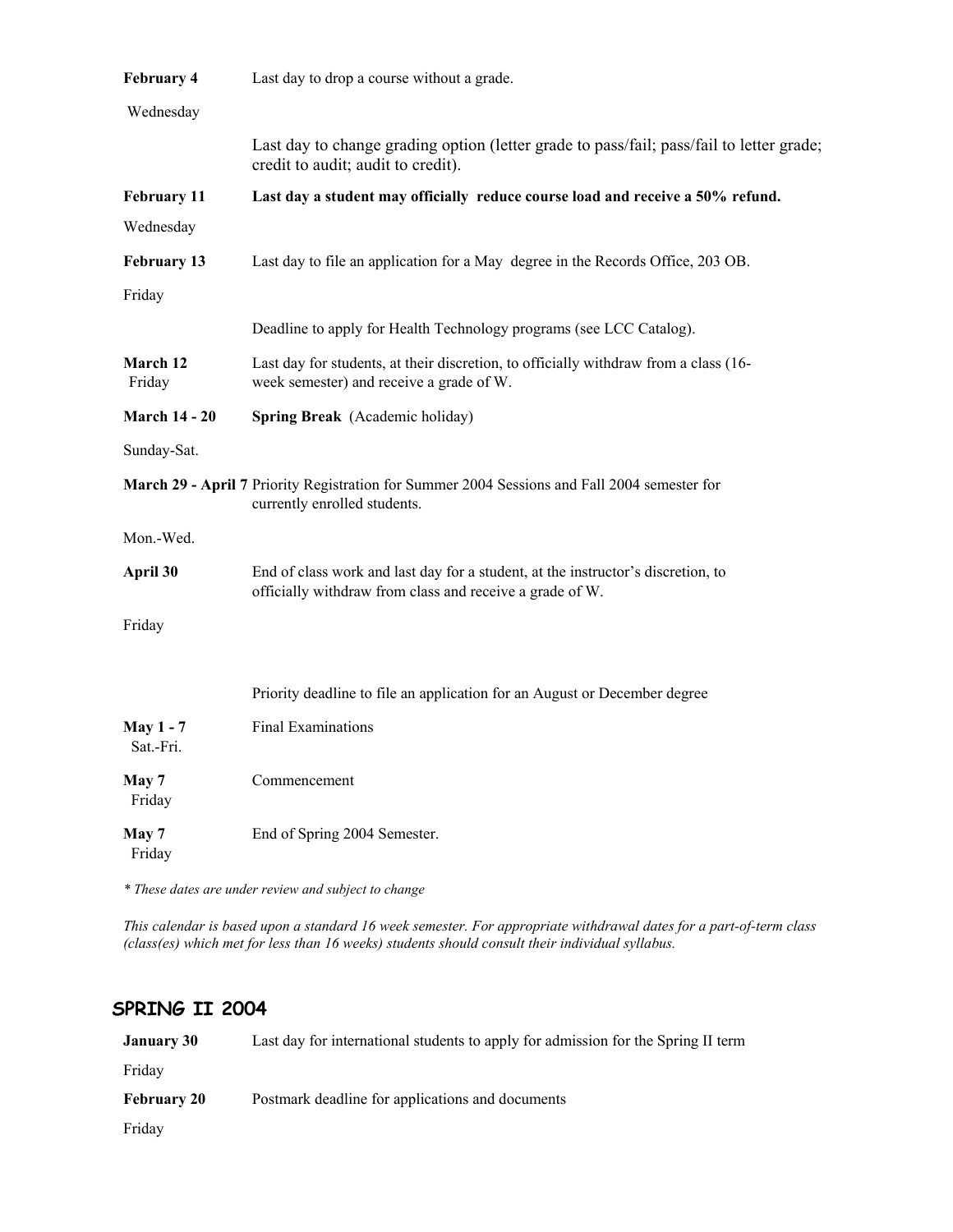| <b>February 27</b>      | Last day to apply for Spring II term; Last day for receipt of admissions documents                                                         |
|-------------------------|--------------------------------------------------------------------------------------------------------------------------------------------|
| Friday                  |                                                                                                                                            |
|                         |                                                                                                                                            |
| March $1-3$             | Registration for new and continuing students for Spring II term                                                                            |
| Mon.-Wed.               |                                                                                                                                            |
| March 3                 | Last day for students registered as of March 3 to pay fees in order to avoid<br>cancellation of registration                               |
| Wednesday               |                                                                                                                                            |
| March 8                 | Class work begins                                                                                                                          |
| Monday                  | Last day a student may officially reduce course load or cancel registration for a<br>100% refund of fees                                   |
| March $8-9$             | Registration continues for Spring II                                                                                                       |
| Mon.-Tues.              |                                                                                                                                            |
| March 9                 | Last day to add a class for the Spring II                                                                                                  |
| Tuesday                 | Last day a student may officially withdraw or reduce class load and<br>receive an 80% refund                                               |
| March 11                | Last day to pay Spring II fees for students who registered after March 3.                                                                  |
| Thursday                |                                                                                                                                            |
| <b>March 14 - 20</b>    | Spring Break (Academic holiday)                                                                                                            |
| Sun.-Sat.               |                                                                                                                                            |
| <b>March 22</b>         | Last day to drop a course without a grade                                                                                                  |
| Monday                  |                                                                                                                                            |
|                         | Last day a student may officially reduce course load and receive a 50% refund                                                              |
|                         | Last day to change grading option (letter grade to pass/fail; pass/fail to<br>letter grade; audit to credit; credit to audit)              |
| April 7                 | Last day for students, at their discretion, to officially withdraw from a class (8-week semester)<br>and receive a grade of W.             |
| Wednesday               |                                                                                                                                            |
| April 30                | End of class work and last day for students, at the instructor's discretion,<br>to officially withdraw from class and receive a grade of W |
| Friday                  |                                                                                                                                            |
| May $1-7$<br>Mon.- Fri. | Final Examinations                                                                                                                         |
| May 7<br>Friday         | End of Spring II 2004 term                                                                                                                 |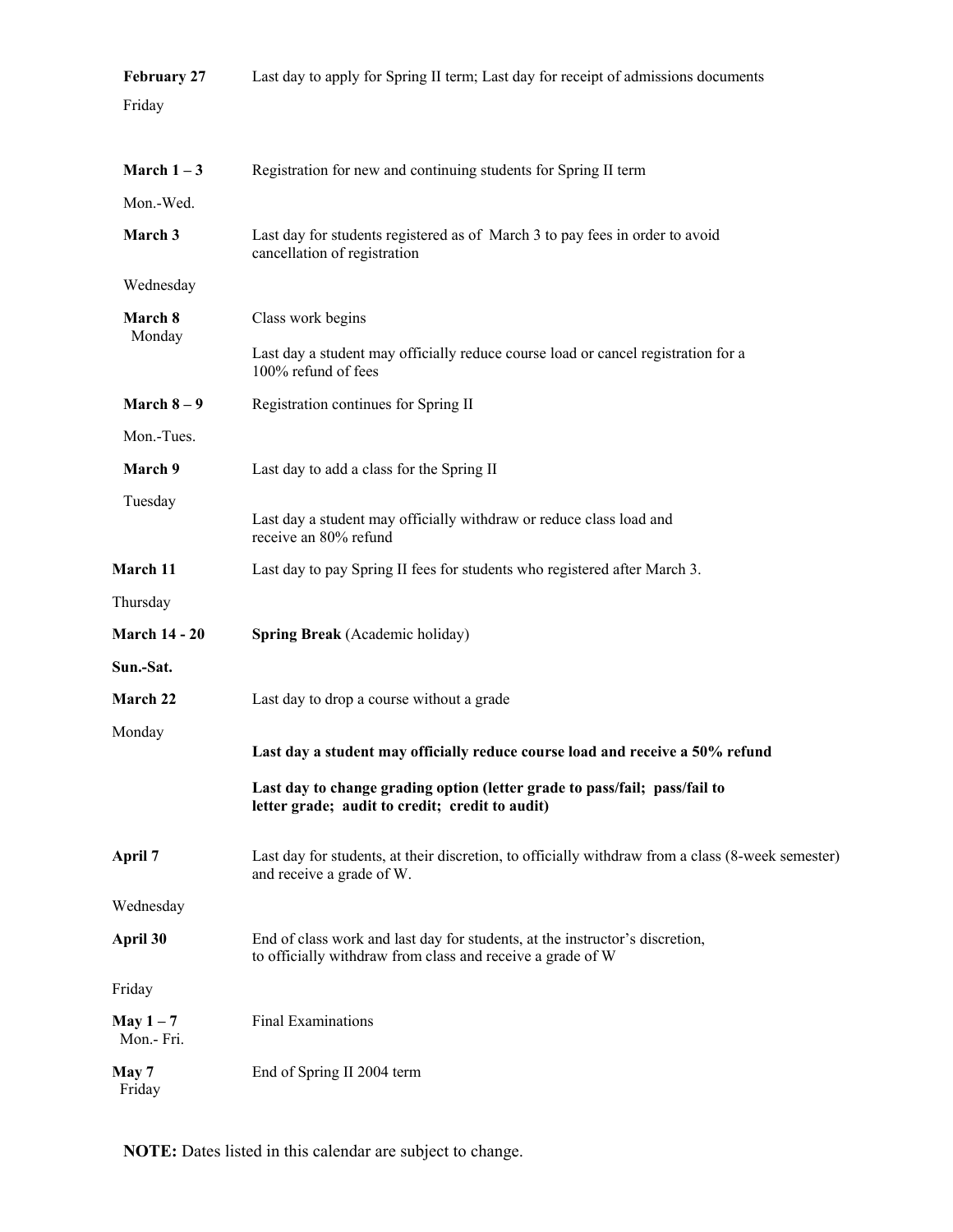# SUMMER 2004

| April 2<br>Friday                | Last day for international students to apply for admissions for 1st Six-Week Session                                                         |  |
|----------------------------------|----------------------------------------------------------------------------------------------------------------------------------------------|--|
| April 16<br>Friday               | Postmark deadline for receipt of application and admission documents for 1st Six-Week Session                                                |  |
| April 23                         | Last day to apply for admission for the 1st Six-Week Session                                                                                 |  |
| Friday                           | Last day for receipt of admission documents                                                                                                  |  |
| May3<br>Monday                   | 1st Six-Week Summer Session tuition due for students registered as of May 3, 2004                                                            |  |
| <b>May 6 - 12</b><br>Thurs.-Wed. | Registration and add/drop continues                                                                                                          |  |
| May 11<br>Tuesday                | Class work begins<br>Last day a student may officially reduce course load or cancel registration for a full refund.                          |  |
| <b>May 12</b><br>Wednesday       | Last day to enter an organized class for 1st Six Weeks                                                                                       |  |
|                                  | Last day to officially withdraw from school or reduce course load and receive 80% tuition<br>refund                                          |  |
| <b>May 14</b><br>Friday          | Fees dues for students registered after May 3.                                                                                               |  |
| <b>May 19</b>                    | Last day to change grading option (letter grade to pass/fail; pass/fail to letter grade; audit to credit, credit to audit)                   |  |
| Wednesday                        | Last day to drop a course without a grade.                                                                                                   |  |
| May 21<br>Friday                 | Last day a student may officially reduce course load and receive a 50% refund                                                                |  |
| <b>May 31</b><br>Monday          | <b>Memorial Day</b><br>(Legal holiday)                                                                                                       |  |
| June 2                           | Midterm                                                                                                                                      |  |
| Wednesday                        | Last day for students, at their discretion, to officially withdraw from a standard course and<br>receive a grade of W.                       |  |
| June 21<br>Monday                | End of class work and last day for a student, at the instructor's discretion, to officially withdraw<br>from class and receive a grade of W. |  |
| June 22                          | <b>Final Examinations</b>                                                                                                                    |  |
| Tuesday                          | End of 1st Summer Session                                                                                                                    |  |
| May 21<br>Friday                 | Last day for international students to apply for admissions for 2nd Six-Week Session                                                         |  |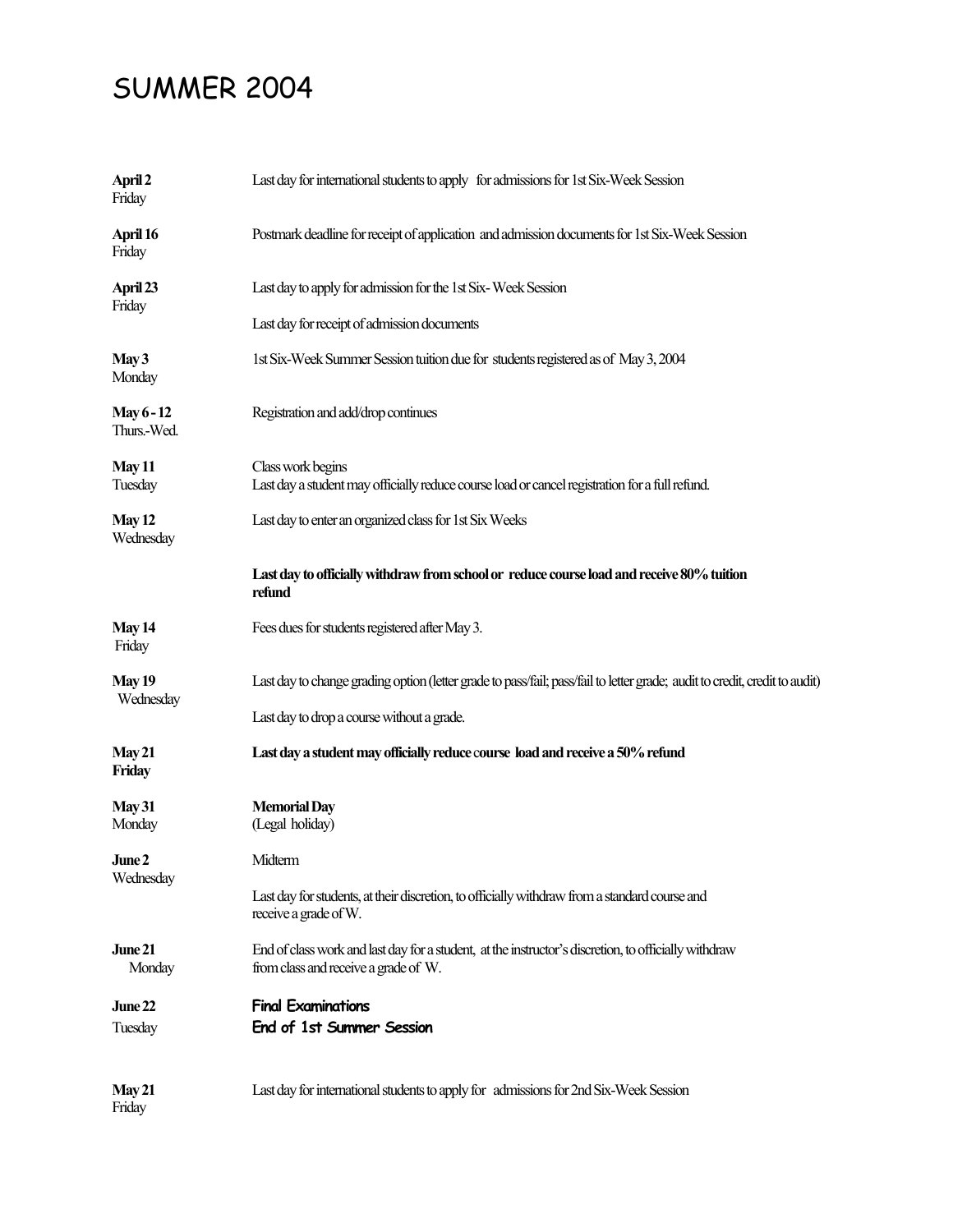| May 28<br>Friday                 | Postmark deadline for receipt of application and admission documents for 2nd Six Week Session                                                |  |
|----------------------------------|----------------------------------------------------------------------------------------------------------------------------------------------|--|
| June 4<br>Friday                 | Last day to apply for admission for the 2nd Six-Week Session                                                                                 |  |
| June 15<br>Tuesday               | Last day for receipt of admission documents<br>2nd Six-Week Summer Session fees due for students registered as of June 15, 2004.             |  |
| <b>June 18 - 28</b><br>Fri.-Mon. | Registration and Add/Drop continues for new and continuing students.                                                                         |  |
| June 24<br>Thursday              | Class work begins                                                                                                                            |  |
|                                  | Last day a student may officially reduce course load or cancel registration for a full tuition refund                                        |  |
| June 25<br>Friday                | Last day to file an application for an August Degree in the Records Office, 203 OB.                                                          |  |
| June 28<br>Monday                | Last day to enter an organized class for 2nd Six Week Summer Session                                                                         |  |
|                                  | Last day to officially withdraw from school or reduce course load and receive 80% tuition                                                    |  |
|                                  | refund                                                                                                                                       |  |
| July 5<br>Monday                 | <b>Independence Day observed</b><br>(academic holiday)                                                                                       |  |
| July 6<br>Tuesday                | Fees due for students registered after June 15.                                                                                              |  |
|                                  | Last day to change grading option (letter grade to pass/fail; pass/fail to letter grade; audit to credit; credit to audit)                   |  |
|                                  | Last day to drop a course without a grade.                                                                                                   |  |
|                                  | Last day a student may officially reduce course load and receive a 50% tuition refund.                                                       |  |
| <b>July 15</b>                   | Midterm                                                                                                                                      |  |
| Thursday                         | Last day for students, at their discretion, to officially withdraw from a standard course and<br>receive a grade of W.                       |  |
| August 4<br>Wednesday            | End of class work and last day for a student, at the instructor's discretion, to officially withdraw from<br>class and receive a grade of W. |  |

## **FALL 2005**

**March 28 - April 6** Priority registration for currently enrolled students. Mon.-Wed.

| <b>April 19 - 20</b> | Secondary registration for continuing students. |
|----------------------|-------------------------------------------------|
| Tues.-Wed.           |                                                 |

April 29 Priority deadline to file an application for a December degree.

Friday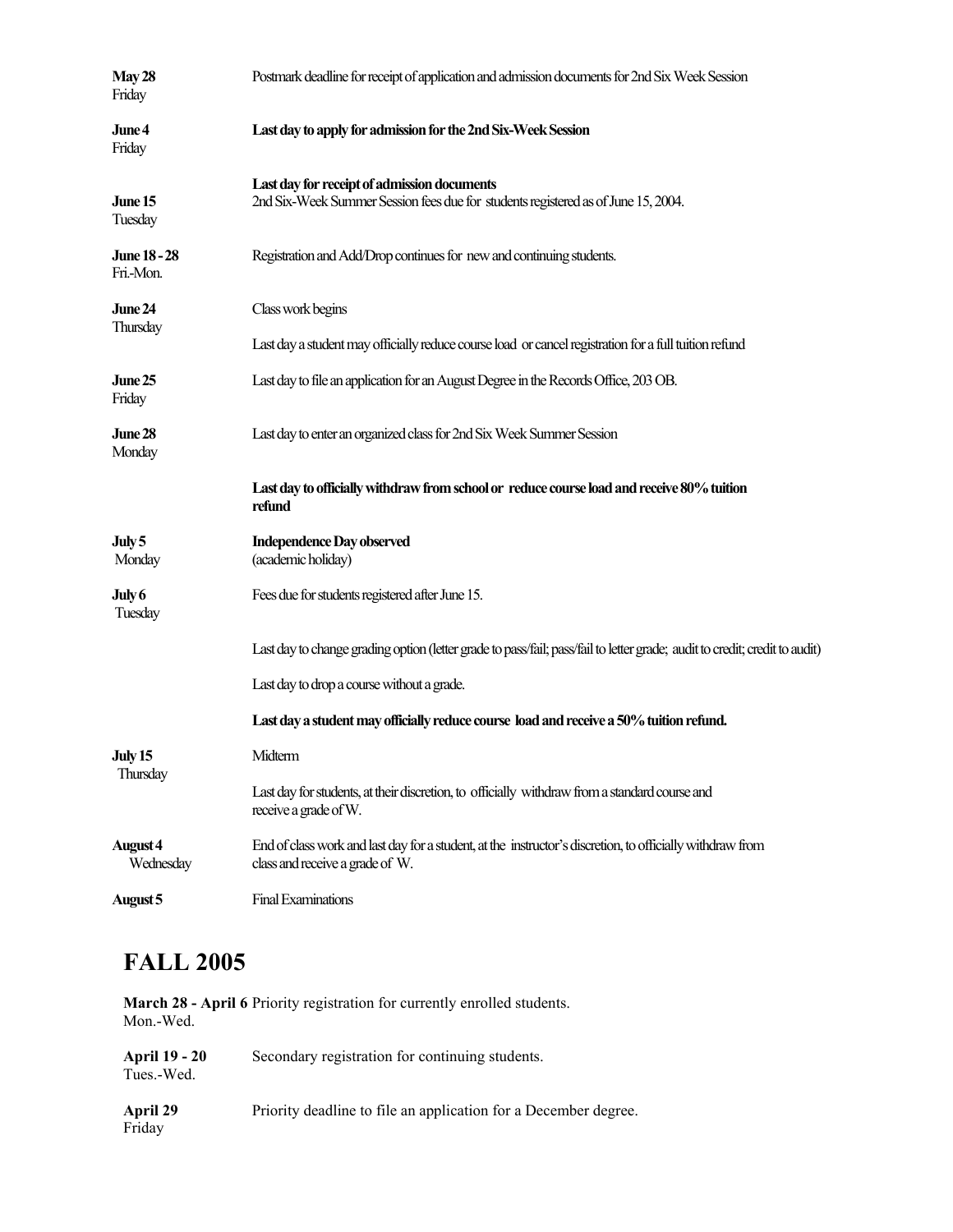| <b>August 1</b><br>Monday     | Last day for international students to apply for admission for the Fall 2005 semester.                                           |  |
|-------------------------------|----------------------------------------------------------------------------------------------------------------------------------|--|
|                               | Priority deadline for Admission for Fall 2005.                                                                                   |  |
| May 5 - Aug. 1<br>Thurs.-Mon. | Add/Drop for students who have registered for the Fall 2005 semester.                                                            |  |
| <b>August 5</b><br>Friday     | Postmark deadline for receipt of application and admission documents for Fall 2005.                                              |  |
| <b>August 11</b><br>Thursday  | Last day for registered students to pay Fall 2005 tuition in FULL to avoid cancellation of<br>registration.                      |  |
| <b>August 12</b><br>Friday    | Last day to apply for Fall 2005 semester.                                                                                        |  |
|                               | Last day for receipt of admission documents.                                                                                     |  |
| Aug. $16 - 30$<br>Tues.-Wed.  | Add/Drop and Registration continues for new and continuing students                                                              |  |
| <b>August 23</b><br>Tuesday   | Last day a student may officially reduce course load or cancel registration for a<br>full refund of fees.                        |  |
| <b>August 24</b><br>Wednesday | <b>Class work begins</b>                                                                                                         |  |
| <b>August 30</b><br>Tuesday   | Last day to enter an organized class for the 2005 Fall semester.                                                                 |  |
|                               | Last day a student may officially withdraw or reduce class load and receive an 80% refund.                                       |  |
| September 2<br>Friday         | Last day to pay Fall 2005 fees for students who registered August 8 - September 3.                                               |  |
| September 5<br>Monday         | <b>Labor Day</b><br>(Legal holiday)                                                                                              |  |
| September 14<br>Wednesday     | Last day to drop a course without a grade.                                                                                       |  |
|                               | Last day to change a grading option (letter grade to pass/fail; pass/fail to letter<br>grade; credit to audit; audit to credit). |  |
| September 16<br>Friday        | Last day to file an application for a December degree in the Records Office, 203 OB.                                             |  |
| September 21<br>Wednesday     | Last day a student may officially reduce course load and receive a 50% refund.                                                   |  |
| October 7<br>Friday           | <b>Fall Break</b><br>(Academic holiday)                                                                                          |  |
| October 21<br>Friday          | Last day for students, at their discretion, to withdraw from a class (16-week semester) and receive a grade of W.                |  |
| Oct. 31 - Nov. 9<br>Mon.-Wed. | Priority Registration for Spring 2006 semester for currently enrolled students.                                                  |  |
| Nov. 24-27<br>Thurs. - Sun.   | <b>Thanksgiving Holiday</b><br>(Academic holidays)                                                                               |  |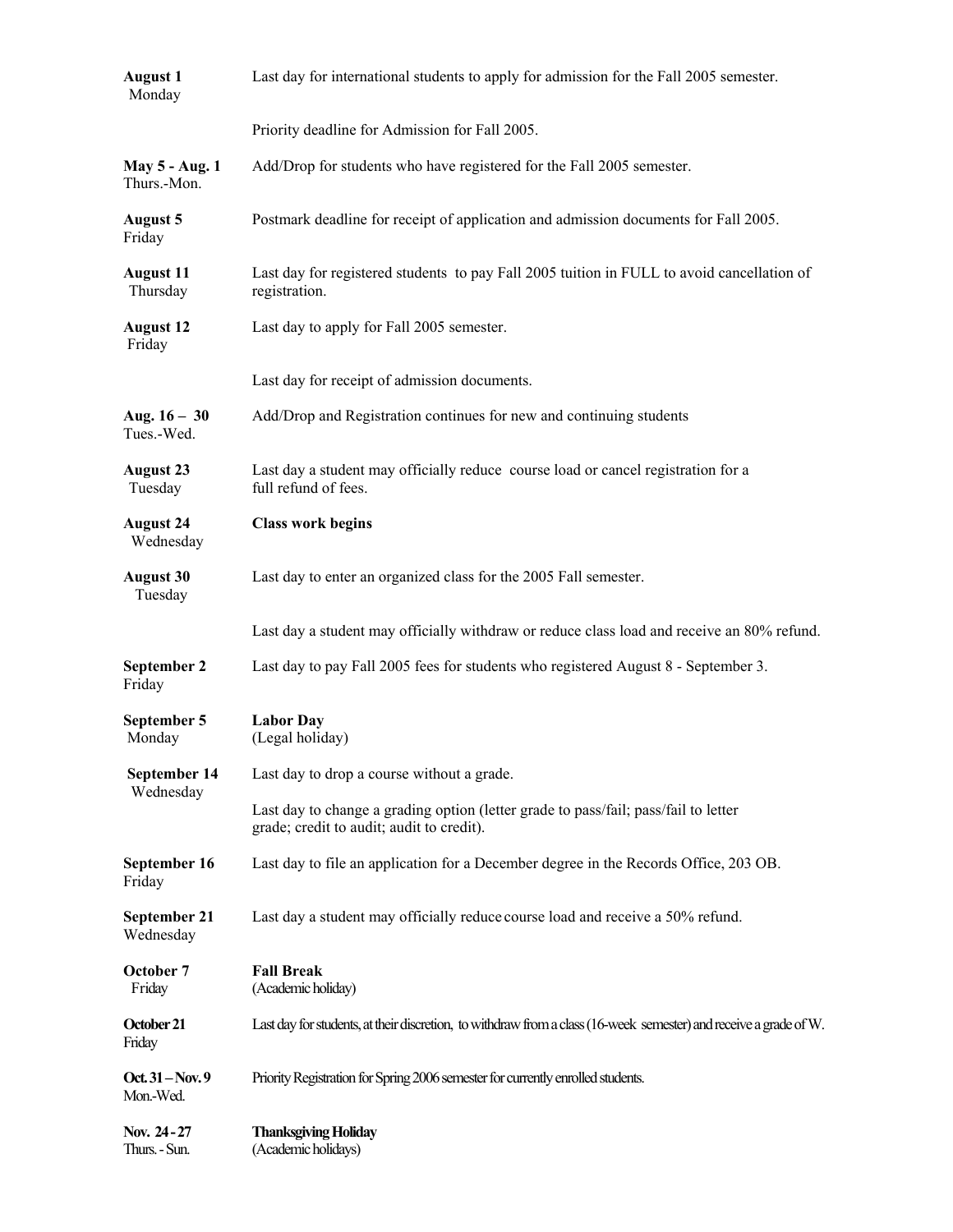| December 9<br>Friday        | End of class work and last day for a student, at the instructor's discretion, to officially<br>withdraw from class and receive a grade of W. |
|-----------------------------|----------------------------------------------------------------------------------------------------------------------------------------------|
|                             | Priority deadline to file an application for a May degree.                                                                                   |
| December 10 - 16<br>Sat-Fri | <b>Final Examinations</b>                                                                                                                    |
| December 16<br>Friday       | End of the Fall 2005 Semester                                                                                                                |

*\* These dates are under review and subject to change*

*This calendar is based upon a standard 16 week semester. For appropriate withdrawal dates for a part-of-term class (class(es) which met for less than 16 weeks) students should consult their individual syllabus.*

### **FALL II 2005**

**September 16** Last day for international students to apply for admission for the Fall II term. Friday **October 7 Fall Break** Friday (Academic holiday) Postmark deadline for applications and documents. Last day to apply for Fall II term; Last day for receipt of admissions documents. **October 10 – 12** Registration for new and continuing students for Fall II term. Mon.-Wed. **October 12** Last day for students registered October 10-12 may pay fees in order to avoid Wednesday cancellation of registration. **October 17 Class work begins**  Monday Last day a student may officially reduce course load or cancel registration for a 100% refund of fees. **October 17 - 18** Registration continues for Fall II Mon. - Tues. **October 18** Last day to add a class for the Fall II Tuesday Last day a student may officially withdraw or reduce class load and receive an 80% refund. **October 20** Last day to pay Fall II, 2003 fees for students who registered after October 12. Thursday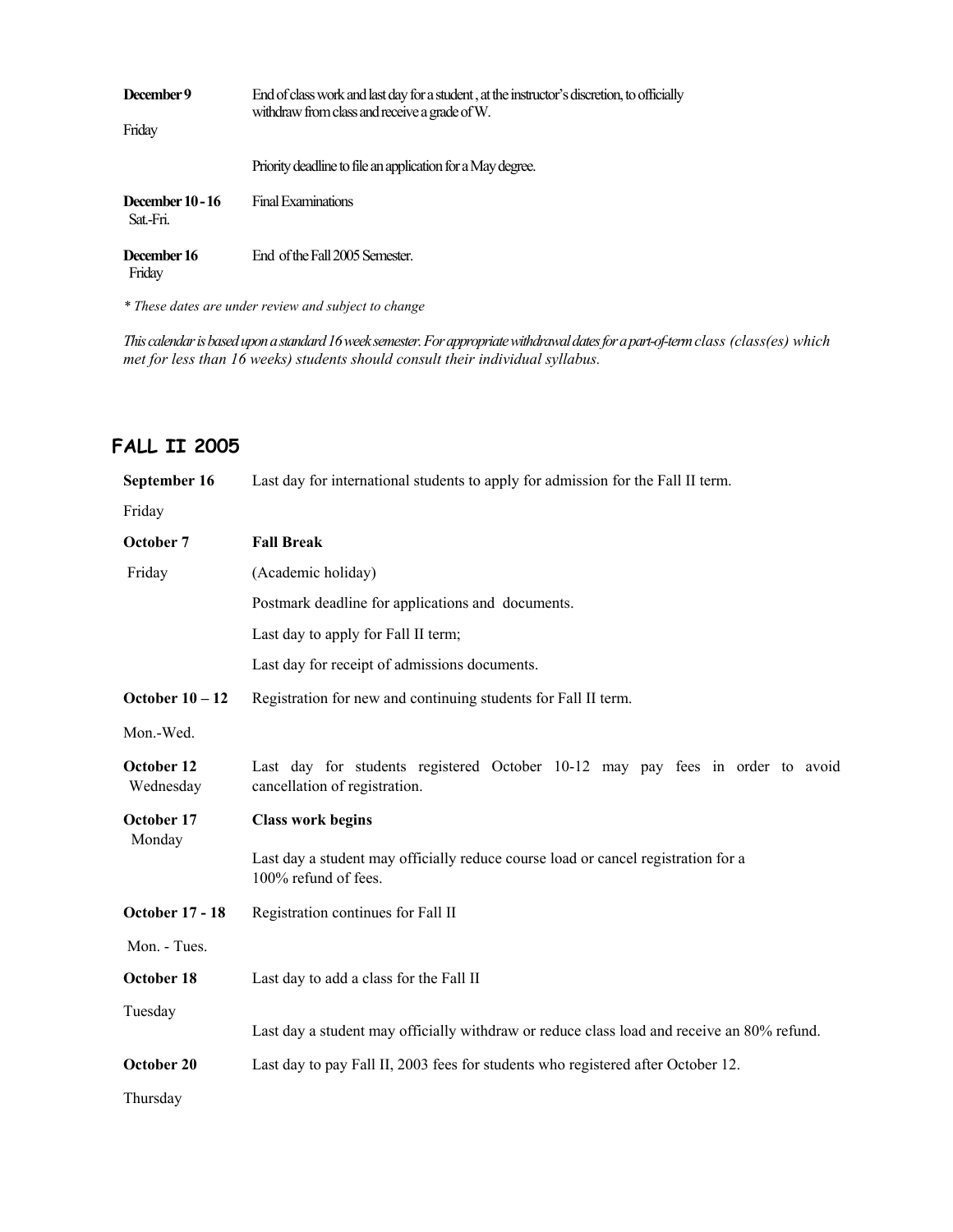| November 7            | Last day to drop a course without a grade.                                                                                                  |
|-----------------------|---------------------------------------------------------------------------------------------------------------------------------------------|
| Monday                |                                                                                                                                             |
|                       | Last day a student may officially reduce course load and receive a 50% refund.                                                              |
|                       | Last day to change grading option (letter grade to pass/fail; pass/fail to letter grade;<br>audit to credit; credit to audit).              |
| November 21<br>Monday | Last day for students, at their discretion, to officially withdraw from a class (8-<br>week semester) and receive a grade of W.             |
| Nov. $24 - 27$        | <b>Thanksgiving Holiday</b>                                                                                                                 |
| Thurs. - Sun.         | (Academic holidays)                                                                                                                         |
| December 9            | End of class work and last day for students, at the instructor's discretion, to officially withdraw<br>from class and receive a grade of W. |
| Friday                |                                                                                                                                             |
| Sat. - Fri.           | <b>December 10 - 16</b> Final Examinations                                                                                                  |
| December 16<br>Friday | End of Fall II term                                                                                                                         |

### **SPRING 2006**

| Oct. $31 - Nov.9$ | Priority registration for currently enrolled students. No confirmation fee required.             |
|-------------------|--------------------------------------------------------------------------------------------------|
| Mon.-Wed.         |                                                                                                  |
|                   | November 22 - 23 Secondary registration for continuing students.                                 |
| Tues.-Wed.        |                                                                                                  |
| December 1        | Last day for international students to apply for admission for the Spring 2006<br>Semester.      |
| Friday            |                                                                                                  |
|                   | Postmark deadline for receipt of application and admission documents for the Spring<br>Semester. |
|                   | Priority deadline for Admission for Spring 2006                                                  |
| Nov. 29 – Dec. 6  | Add/Drop for students who have registered for the Spring 2006 Semester.                          |
| Wed.-Wed.         |                                                                                                  |
| December 8        | Last day to apply for Spring 2006 Semester;                                                      |
| Friday            | Last day for receipt of admissions documents.                                                    |
|                   | Postmark deadline for fees.                                                                      |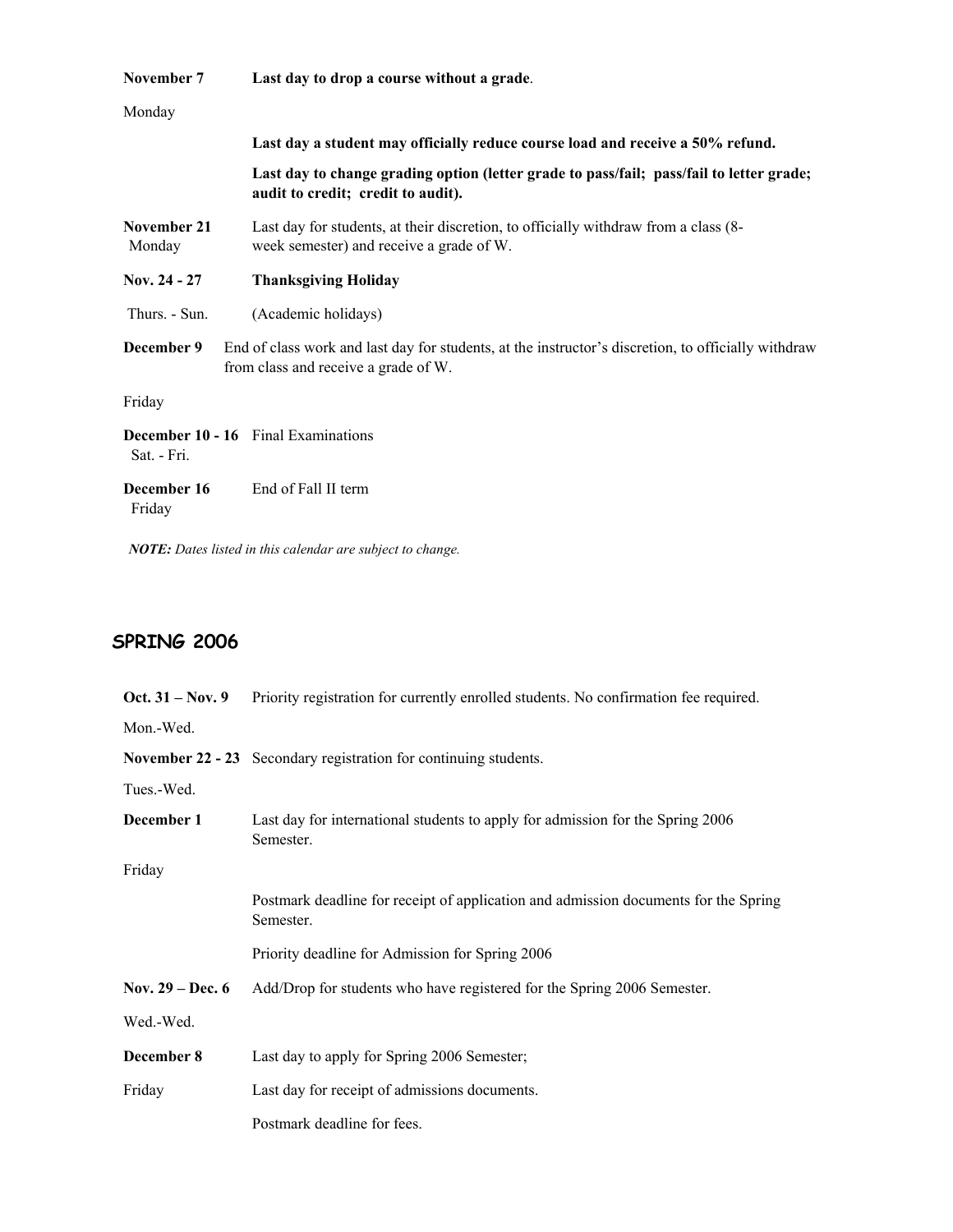| December 15                          | Last day for students registered through Dec 15 to pay Spring 2006 tuition in<br>FULL in order to avoid cancellation of registration. |  |
|--------------------------------------|---------------------------------------------------------------------------------------------------------------------------------------|--|
| Thursday                             |                                                                                                                                       |  |
| January 4 - 18                       | Add/Drop and Registration for new and continuing students                                                                             |  |
| Tues.-Wed.                           |                                                                                                                                       |  |
| <b>January 10</b><br>Tuesday         | Last day a student may officially reduce course load or cancel registration for a<br>full refund of fees.                             |  |
| <b>January 11</b><br>Wednesday       | Class work begins.                                                                                                                    |  |
| <b>January 16</b><br>Monday          | <b>Martin Luther King, Jr. Day</b><br>(Legal holiday)                                                                                 |  |
| <b>January 18</b>                    | Last day to enter an organized class for the Spring 2006 Semester.                                                                    |  |
| Wednesday                            |                                                                                                                                       |  |
|                                      | Last day a student may officially withdraw or reduce class load and receive an 80% refund.                                            |  |
| <b>January 27</b>                    | Last day to pay Spring 2006 fees for students who registered January 4 - 18.                                                          |  |
| Friday                               |                                                                                                                                       |  |
| <b>February 1</b>                    | Last day to drop a course without a grade.                                                                                            |  |
| Wednesday                            | Last day to change grading option (letter grade to pass/fail; pass/fail to letter grade;<br>credit to audit; audit to credit).        |  |
| <b>February 8</b>                    | Last day a student may officially reduce course load and receive a 50% refund.                                                        |  |
| Wednesday                            |                                                                                                                                       |  |
| <b>February 10</b>                   | Last day to file an application for a May degree in the Records Office, 203 OB.                                                       |  |
| Friday                               |                                                                                                                                       |  |
|                                      | Deadline to apply for Health Technology programs (see LCC Catalog).                                                                   |  |
| March 10<br>Friday                   | Last day for students, at their discretion, to officially withdraw from a class (16-<br>week semester) and receive a grade of W.      |  |
| <b>March 12 - 18</b>                 | <b>Spring Break</b>                                                                                                                   |  |
| Sun.- Sat                            | (Academic holiday)                                                                                                                    |  |
|                                      | March 27 - April 5 Priority Registration for Summer 2006 sessions and Fall 2006 semester for<br>currently enrolled students.          |  |
| Mon.-Wed.                            |                                                                                                                                       |  |
| April 28                             | End of class work and last day for a student, at the instructor's discretion, to                                                      |  |
| Friday                               | officially withdraw from class and receive a grade of W.                                                                              |  |
|                                      | Priority deadline to file an application for an August or December degree                                                             |  |
| <b>April 29 – May 5</b><br>Sat.-Fri. | Final Examinations                                                                                                                    |  |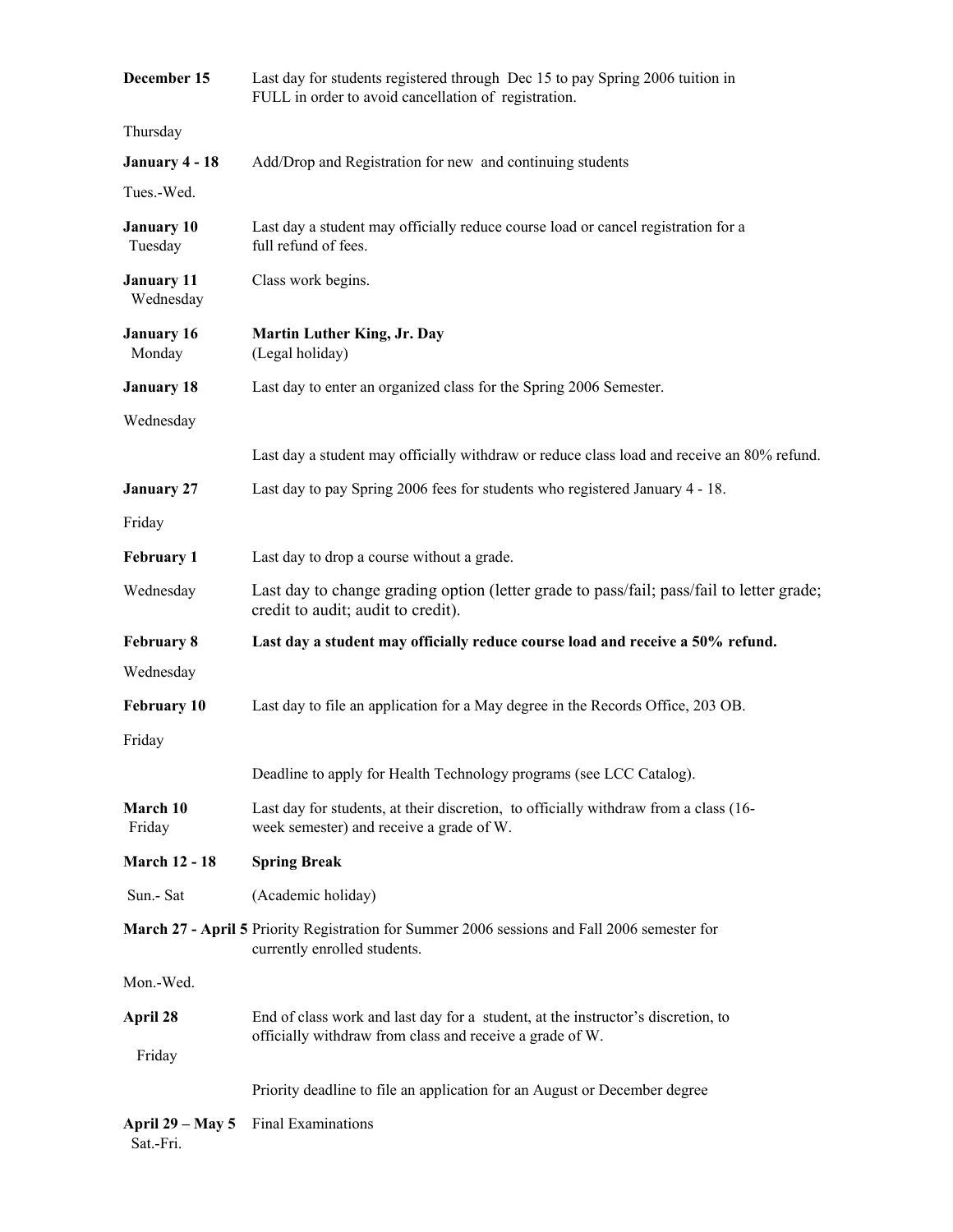**May 5** Commencement Friday May 5 End of Spring 2006 Semester. Friday

*\* These dates are under review and subject to change*

*This calendar is based upon a standard 16 week semester. For appropriate withdrawal dates for a part-of-term class (class(es) which met for less than 16 weeks) students should consult their individual syllabus.*

### **SPRING II 2006**

| <b>January 27</b>            | Last day for international students to apply for admission for the Spring II term                                             |
|------------------------------|-------------------------------------------------------------------------------------------------------------------------------|
| Friday                       |                                                                                                                               |
| <b>February 17</b>           | Postmark deadline for applications and documents                                                                              |
| Friday                       |                                                                                                                               |
| <b>February 24</b><br>Friday | Last day to apply for Spring II term; Last day for receipt of admissions<br>documents                                         |
|                              | Feb. 27 – March 1 Registration for new and continuing students for Spring II term                                             |
| Mon.-Wed.                    |                                                                                                                               |
| March 1                      | Last day for students registered as of March 1 to pay fees in order to avoid<br>cancellation of registration                  |
| Wednesday                    |                                                                                                                               |
| March 6<br>Monday            | Class work begins                                                                                                             |
|                              | Last day a student may officially reduce course load or cancel registration for a<br>100% refund of fees                      |
| <b>March 6 - 7</b>           | Registration continues for Spring II                                                                                          |
| Mon. - Tues.                 |                                                                                                                               |
| March 7                      | Last day to add a class for Spring II                                                                                         |
| Tuesday                      | Last day a student may officially withdraw or reduce class load and<br>receive an 80% refund                                  |
| March 9                      | Last day to pay Spring II fees for students who registered after March 1.                                                     |
| Thursday                     |                                                                                                                               |
| <b>March 12 - 18</b>         | <b>Spring Break</b>                                                                                                           |
| Sun. - Sat.                  | (Academic holiday)                                                                                                            |
| March 20                     | Last day to drop a course without a grade                                                                                     |
| Monday                       | Last day a student may officially reduce course load and receive a 50% refund                                                 |
|                              | Last day to change grading option (letter grade to pass/fail; pass/fail to<br>letter grade; audit to credit; credit to audit) |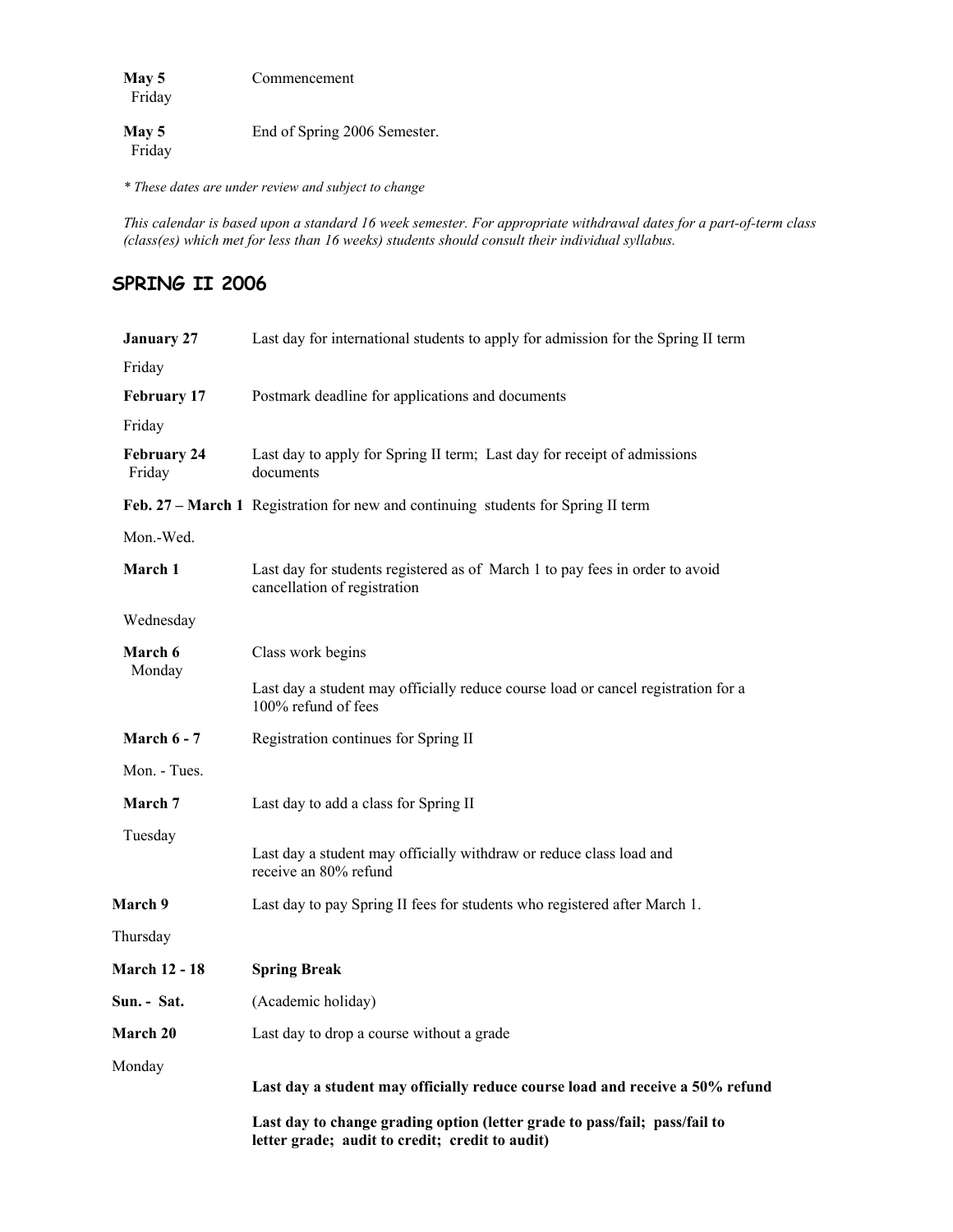| April 5<br>Wednesday            | Last day for students, at their discretion, to officially withdraw from a class (8-<br>week semester) and receive a grade of W.             |
|---------------------------------|---------------------------------------------------------------------------------------------------------------------------------------------|
| April 28                        | End of class work and last day for students, at the instructor's discretion,<br>to officially withdraw from class and receive a grade of W. |
| Friday                          |                                                                                                                                             |
| April $29 - May 5$<br>Mon.-Fri. | <b>Final Examinations</b>                                                                                                                   |
| May 5<br>Friday                 | End of Spring II 2006 term                                                                                                                  |

| SUMMER I 2006                    |                                                                                                                              |
|----------------------------------|------------------------------------------------------------------------------------------------------------------------------|
| March 31<br>Friday               | Last day for international students to apply for admissions for 1st Six-Week Session                                         |
| April 14<br>Friday               | Postmark deadline for receipt of application and admission documents for 1st Six-Week Session                                |
| April 21<br>Friday               | Last day to apply for admission for the 1st Six-Week Session                                                                 |
|                                  | Last day for receipt of admission documents                                                                                  |
| May 1<br>Monday                  | 1st Six-Week Summer Session tuition due for students registered as of May 1, 2006                                            |
| <b>May 4 - 10</b><br>Thurs.-Wed. | Registration and add/drop continues                                                                                          |
| May 9                            | Class work begins                                                                                                            |
| Tuesday                          | Last day a student may officially reduce course load or cancel registration for a full refund.                               |
| May 10<br>Wednesday              | Last day to enter an organized class for 1st Six Weeks                                                                       |
|                                  | Last day to officially withdraw from school or reduce course load and receive 80% tuition<br>refund                          |
| May 12<br>Friday                 | Fees dues for students registered after May 1.                                                                               |
| <b>May 17</b>                    | Last day to change grading option . (letter grade to pass/fail; pass/fail to letter grade; audit to credit, credit to audit) |
| Wednesday                        | Last day to drop a course without a grade                                                                                    |
| May 19<br>Friday                 | Last day a student may officially reduce course load and receive a 50% refund                                                |
| May 29                           | <b>Memorial Day</b>                                                                                                          |
| Monday                           | (Legal holiday)                                                                                                              |

# $\bf{B}$  **SUMPLE I**  $\bf{2006}$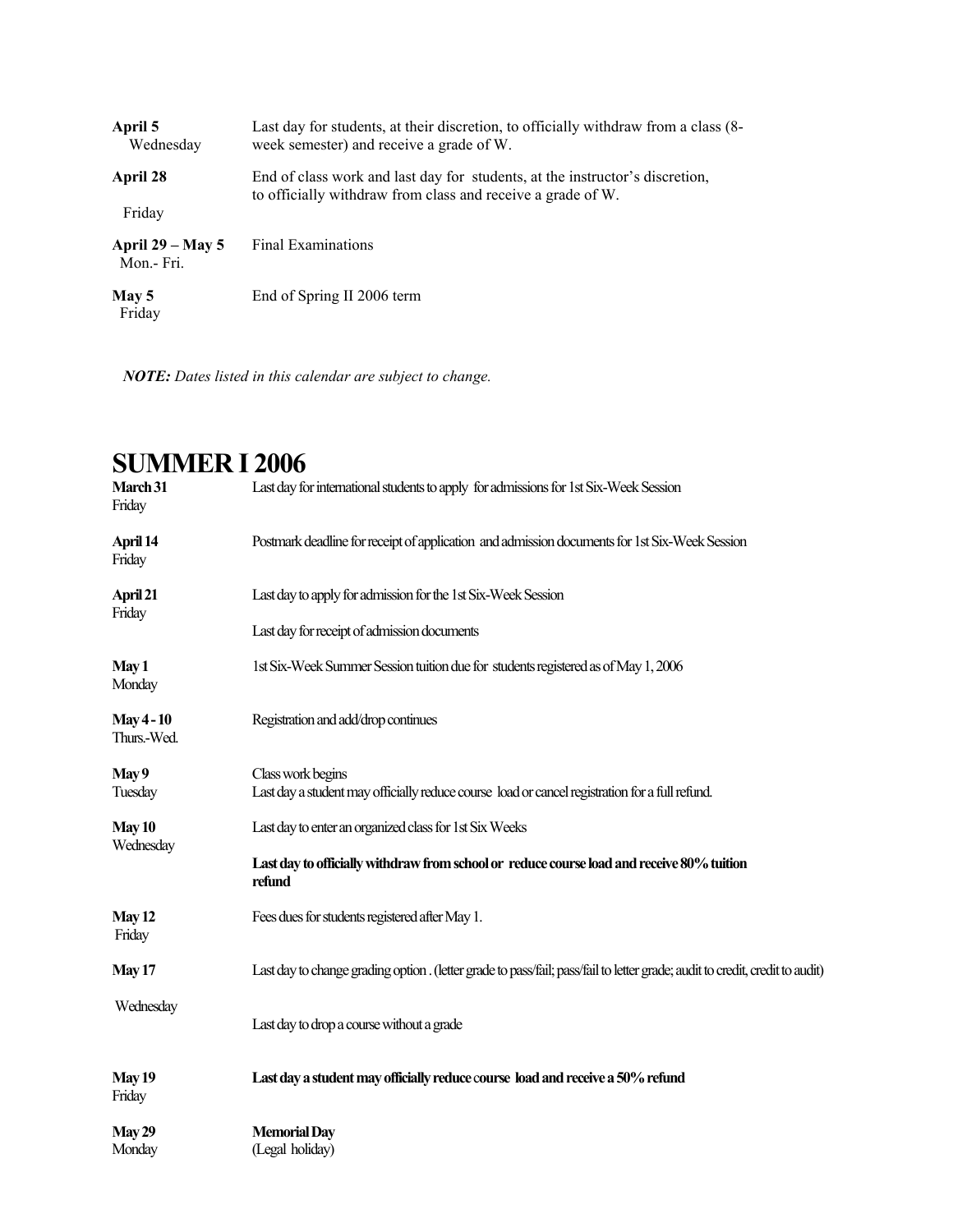| May 31<br>Wednesday | <b>Midterm</b>                                                                                                         |
|---------------------|------------------------------------------------------------------------------------------------------------------------|
|                     | Last day for students, at their discretion, to officially withdraw from a standard course and<br>receive a grade of W. |
| June 19             | End of class work and last day for a student, at the instructor's discretion, to officially withdraw                   |
| Monday              | from class and receive a grade of W.                                                                                   |
| June 20             | <b>Final Examinations</b>                                                                                              |
| Tuesday             | End of 1st Summer Session                                                                                              |

## **SUMMER II 2006**

| <b>May 19</b><br>Friday          | Last day for international students to apply for admissions for 2nd Six-Week Session                                           |
|----------------------------------|--------------------------------------------------------------------------------------------------------------------------------|
| May 26<br>Friday                 | Postmark deadline for receipt of application and admission documents for 2nd Six Week Session                                  |
| June 2<br>Friday                 | Last day to apply for admission for the 2nd Six-Week Session                                                                   |
|                                  | Last day for receipt of admission documents                                                                                    |
| June 13<br>Tuesday               | 2nd Six-Week Summer Session fees due for students registered as of June 13, 2006.                                              |
| <b>June 16 - 26</b><br>Fri.-Mon. | Registration and Add/Drop continues for new and continuing students.                                                           |
| June 22<br>Thursday              | Class work begins                                                                                                              |
|                                  | Last day a student may officially reduce course load or cancel registration for a full tuition refund                          |
| June 23<br>Friday                | Last day to file an application for an August Degree in the Records Office, 203 OB.                                            |
| June 26                          | Last day to enter an organized class for 2nd Six Week Summer Session                                                           |
| Monday                           | Last day to officially withdraw from school or reduce course load and receive 80% tuition<br>refund                            |
| July 4<br>Tuesday                | <b>Independence Day</b><br>(academic holiday)                                                                                  |
| July 6                           | Fees due for students registered after June 13.                                                                                |
| Wednesday                        | Last day to change grading option. (letter grade to pass/fail; pass/fail to letter grade;<br>audit to credit; credit to audit) |
|                                  | Last day to drop a course without a grade                                                                                      |
|                                  | Last day a student may officially reduce course load and receive a 50% tuition refund.                                         |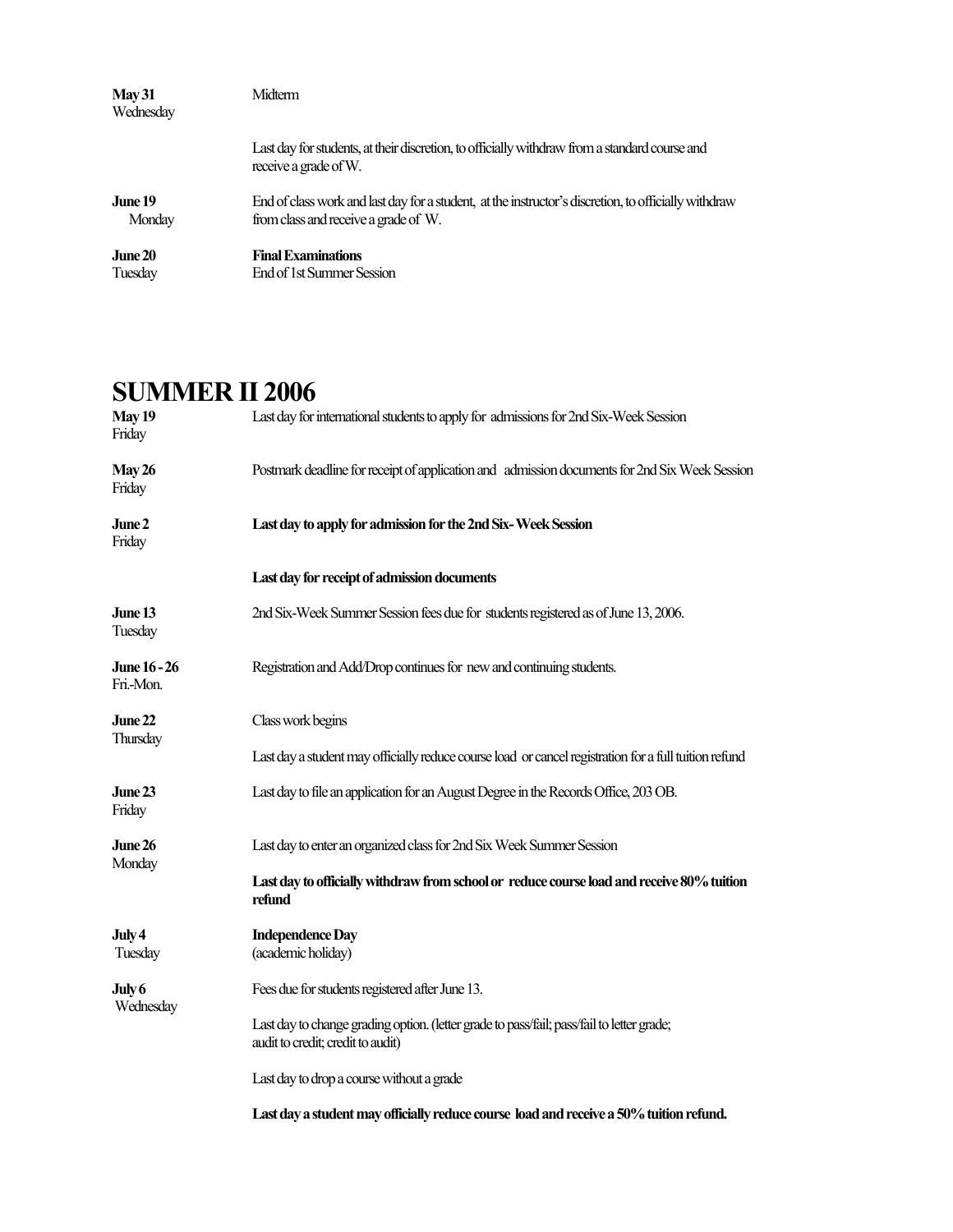| <b>July 13</b><br><b>Thursday</b> | Midterm                                                                                                                |
|-----------------------------------|------------------------------------------------------------------------------------------------------------------------|
|                                   | Last day for students, at their discretion, to officially withdraw from a standard course and<br>receive a grade of W. |
| <b>August 2</b>                   | End of class work and last day for a student, at the instructor's discretion, to officially withdraw from              |
| Wednesday                         | class and receive a grade of W.                                                                                        |
| August 3                          | <b>Final Examinations</b>                                                                                              |
| Thursday                          | End of 2nd Summer Session                                                                                              |